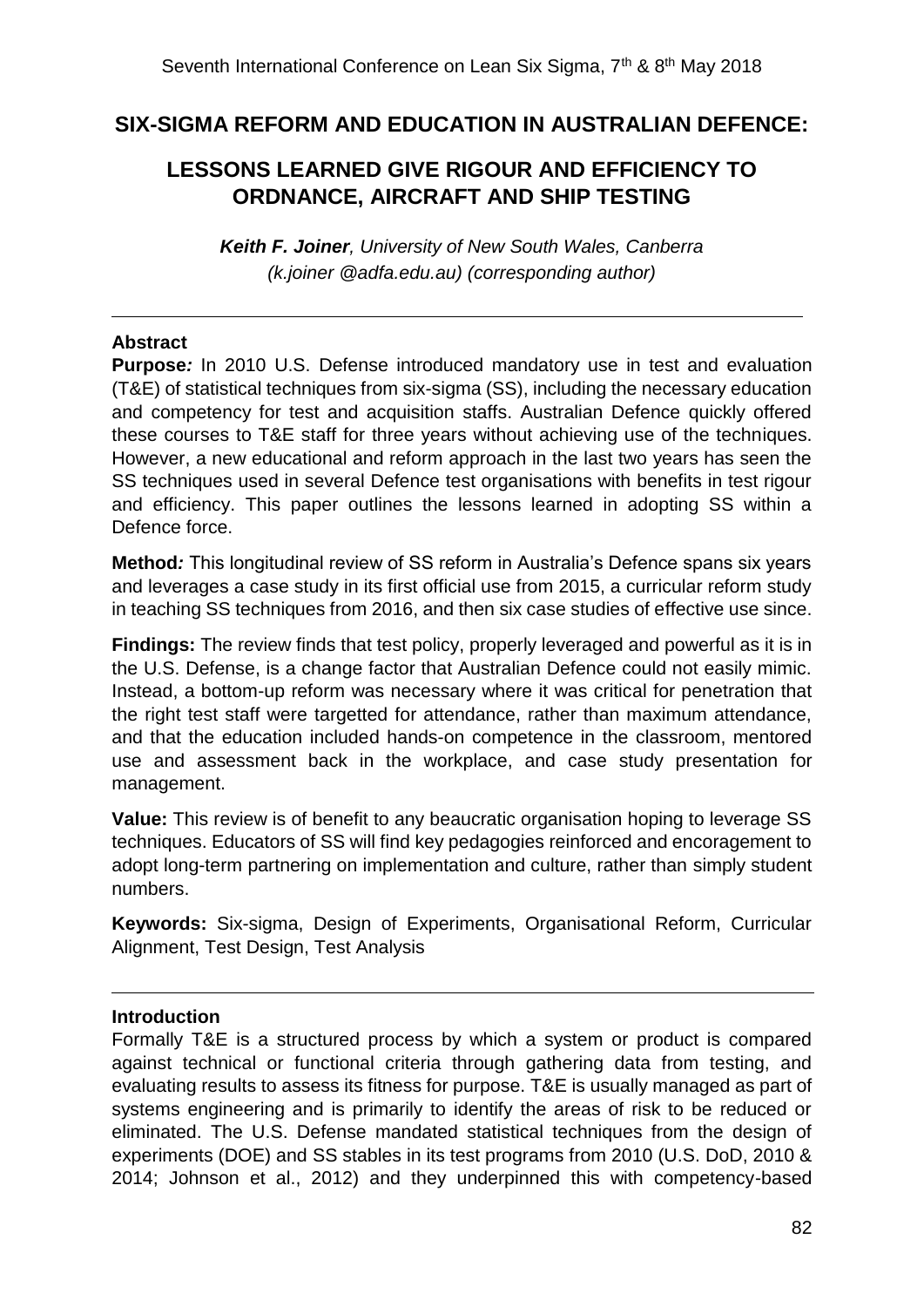education programs for all test staffs and associated acquisition staff (Defense Acquisition University, 2015). The efficacy of this visionary effort is in increased rigour, efficiency and accountability, and has been documented by numerous U.S. authors in the T&E domain (Ahner, 2016; Chu, 2016; Kass, 2015; Lednicky & Silvestrini, 2013; Murphy et al., 2015). The methodologies used leverage mainly DOE for test design (Simpson, Listak & Hutto, 2013; NIST, 2018) and then from the fields of lean SS (LSS) for test analysis (Schmidt & Luansby, 2005; Antony, 2014), sampling techniques (descriptive & latin-hypercube) and from design for SS (DFSS) for robust design and tolerance allocation (Reagan & Kiemele, 2005; Rucker, 2014; Joiner, Zahra & Rehman, 2018). More recently the movement has incorporated high throughput testing (HTT) techniques using combinatorial methods to do highly efficient screening or validations, especially of simulations and to do more rigorous software verifications (i.e., Mackertich et al., 2017) and cybersecurity protections (Christensen, 2015; Joiner & Rehman, 2017) with up to six-way combinations (Kuhn et al., 2016; Kuhn, Kacker & Lei, 2010). The U.S. Defense methods have also spread to the U.S. Defense Industry initially for compliance purposes, meaning that these industries are now realising industry benefits (Pulakanam, 2012; Antony, 2014) that were hitherto only commercially motivated.

Joiner and Tutty (2018) have reviewed how such SS rigour in T&E has worked in concert with five other U.S. Defense initiatives to meet four key challenges for integration, interoperability and information assurance (I3 assurance) of modern interconnected systems-of-systems. That research highlighted how Australia, without these six initiatives, are losing pace in integrating with U.S. forces, especially against growing cyber threats (Joiner, 2017). Thus, systematically keeping pace with SS testing is a key element of being a reliable, robust, efficient and credible defence ally. Therefore, the purpose of this longitudinal study was to determine what educational and organisational reform elements of the U.S. DoD SS testing had already worked in Australian Defence and why, so that the pace and efficacy of these reforms could be improved. The characteristics for the study were the number of test agencies using the test techniques and the number of T&E personnel educated in their use. Publishing these results might help other countries impove the penetration of SS testing into their major bureaucracies.

## **Early Australian Defence SS Efforts**

Australian Defence test leadership sought to leverage the U.S. Defense courses in SS testing, beginning with training of volunteer T&E staff each year from 2012 to 2014. Unlike the U.S. Defense, Australian Defence did not have centralised T&E competency management or T&E policy through which to mandate use, especially for acquisition projects. In 2014 the author organised the first official use of SS testing when he was director general for preview testing of proposed capabilities (Joiner, Kiemele & McAuliffe, 2016). The trial was to determine the most effective ancillaries to enhance performance of Australia's main military rifle. Among the many benefits of using the SS test techniques were the usual benefits of rigour and efficiency especially against the baseline performance, but also the ability to bring together developmental and operational test staffs in shared testing with multiple metrics. Two unexpected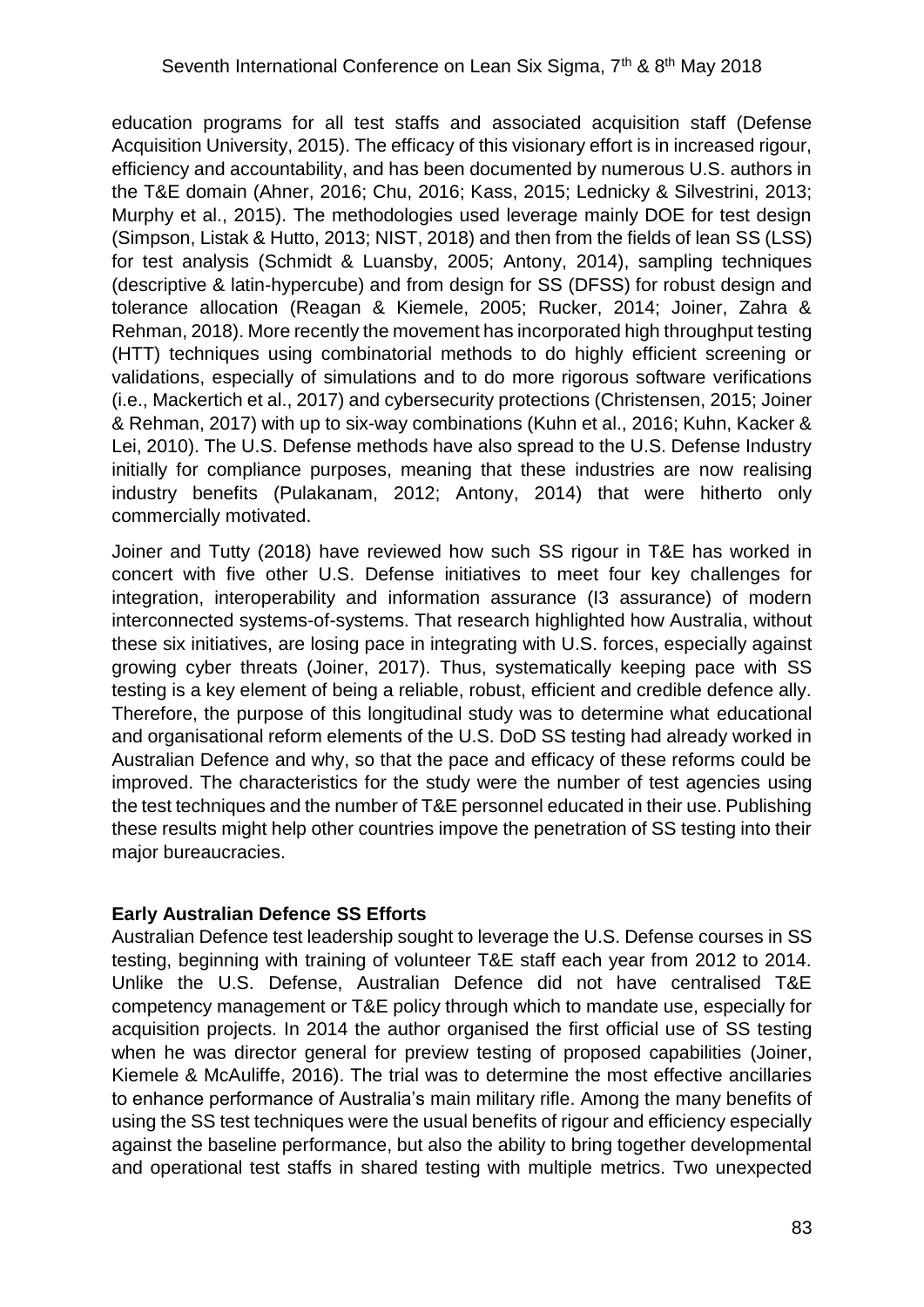research benefits came from that early trial that helped inform project transition: (1) marksmanship was properly tested for the first time in two ouputs of accuracy and timeliness, and (2) the inclusivity of different sub-groups of shooters, such as female and different marksmanship abilities, could be statistically analysed. Such seredepitious research and fresh perspective has been a characteristic ever since in the use of SS testing in each new defence field.

The overwhelming sense coming from the first official use was one of lost opportunity in taking so long to apply the techniques and of a need to 'move out' on policy to facilitate wider use. However, over 60 test staff had been trained in three years with only that one use, so there needed to be a change in direction in the education package and how it was to be applied. Fortuitously, the author was retired and took up this challenge from within the university that leads Australian Defence education.

### **Changing the SS Testing Curriculum**

The SS test knowledge being taught on early courses was sound and serviced industry and Defense well in the U.S. and some parts of Europe. However, nearly everywhere this course was applied, students would return to a unit or business already using SS testing, and importantly to mentors and policy supporting its use. In Australia, there was no mentoring or prior unit use. So each student would need greater competency before leaving the course and be incentivised in some way to apply the techniques in their workplace with on-going external mentoring. Universities are heavy users of assessment so as to meet standards, establish competence and to motivate students. Therefore, the university subject developed was primarily reformed from earlier courses around the assessment (Joiner & Brewster, 2017).

In the revised SS testing subject students must first follow-along in the intensive teaching week for all test design and analysis exercises and then apply these in collaborative groups to a teaching system for demonstrated competence. Students then have to apply the techniques in their home location, under mentoring from the teacher, as an assessed individual research assignment. Students could choose a hobby or a work-based research topic which then gives them a social interest and Vgotskian medium from which to build more robust conceptions, but also from which organisational awareness usually builds. An example from the inaugural revised subject was a student who set out to quality control the baking of cupcakes. She shared over 500 cupcakes of steadily improving quality with her electronic warfare colleagues. Figure One shows the variety in cupcakes achieved by the low-high factor settings necessary to screen and model the baking.



**Figure 1: Cupcakes from the SS test screen and model (Joiner & Brewster, 2017)**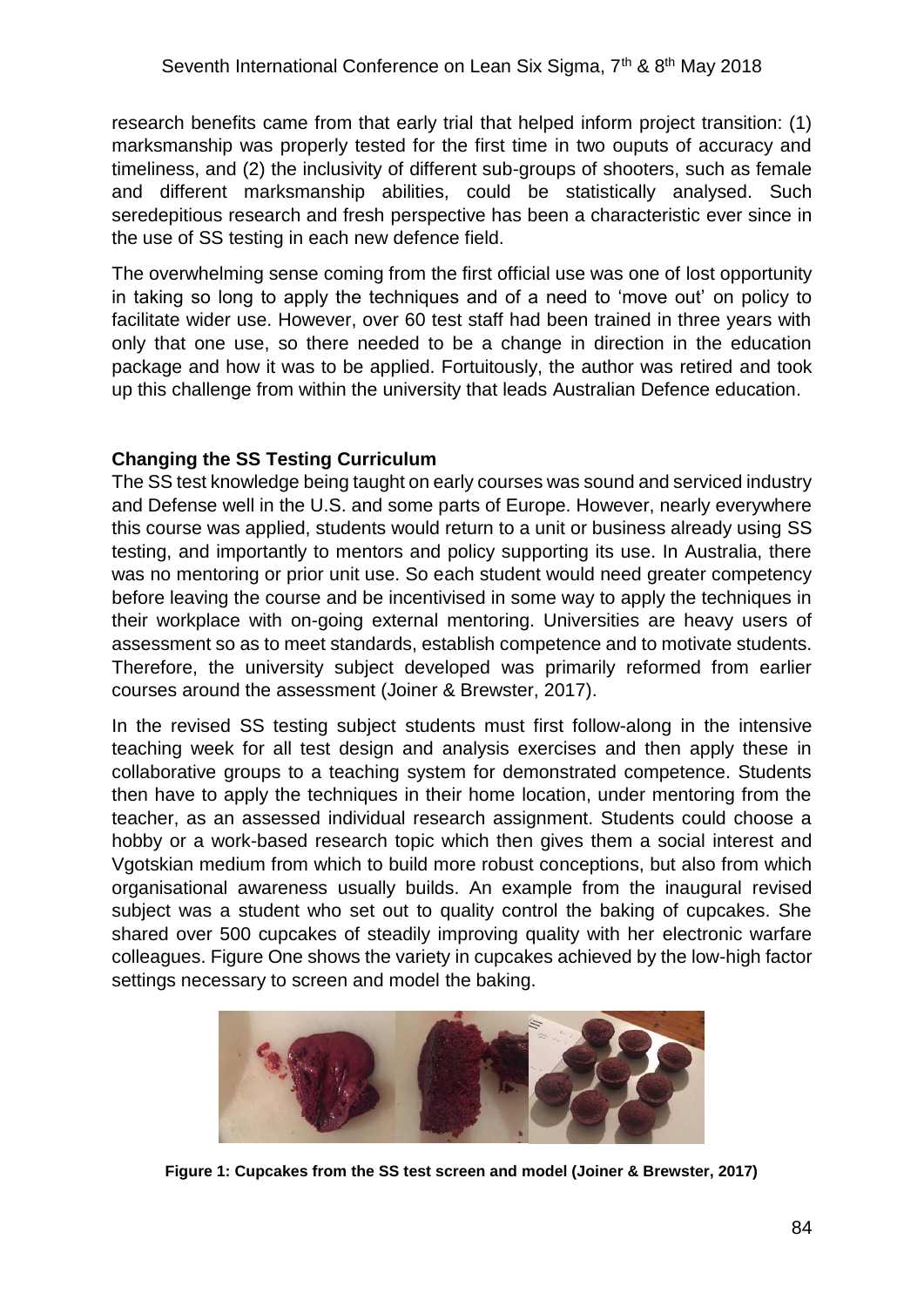The cupcake example has since been repeated in other workplaces with topics like the production of spirits, a beer pourer, boiled eggs, video gaming, water-bottle rockets and so forth. Any topic done competently and shared with passion is memorable and potentially influential to workplace penetration of SS techniques!

While students who are the first to undertake the subject from their test units have tended to take hobbies for their topics, subsequent students from their units have found the workplaces more aware and receptive to work-based topics. Often the early work-based research is on historical test data, so students can readily complete the assignment in time and the workplace takes no major risk with new methods. However such historical reviews also help reform, as these usually disclose that test design was inefficient (Henry & Joiner, 2017) or lacking in-depth analysis (Sisson & Joiner, 2018). For example, one unpublished experiment was found to be some 500 percent inefficent compared to a DOE method, albeit there were other complicating operational test objectives. Such findings are a non-threatening learning exercise for the test unit and therefore influential units to properly trial the SS techniques.

Two test units who had students on the inaugural revised subject then invested in dedicated subjects at their units and they have since provided more students. This repeat education business is attributed strongly to the mentoring given to students, sometimes by visiting the units, but also by phone and e-mail. Such mentoring is expected in most university post-graduate assessments. One of Australia's three services has now put SS test competence in test policy and is giving the subject to its network of test officers. This takes the total of test units in Australian Defence actively using such competence to one-third, with traditional flight-test units the most significant areas yet to really try. One aspect to highlight between the pre-2015 and post-2015 efforts is that students are now being placed by their units with a view to reform, rather than for interest. This means there are less officers giving the damning praise, '*Nice course but I've never used it since.*' Such reflections often undermine organisational reform by suggesting low applicability, or worse still unaffordable rigour, and they can be facilitated by '*seat-filling*' on courses with students who have a low prospect of subsequent use. Three test organisations using SS testing are now investing in followon education from their early users to be unit mentors.

### **Case Studies in a More Enduring Impact**

**Ordnance Testing.** An officer from the inaugural revised subject examined in-service failure data on an artillery flare type and his statistical analysis helped achieve a cooperative fault remedy by the manufacture. Subsequent ordnance test students examined topics such as target effects for bullet wounding (Brooks & Joiner, 2017), new bullet type qualification requirements (Henry & Joiner, 2017) and ammunition testing for ship guns (unpublished). A common finding from historical ordnance test data is that the test design lacks consistency in repetitions, doing more shots at common ranges and less at say longer ranges. Distributing test points according to anticipated use denies orthogonality and weakens the prospect of the testing adequately validating the manufacturers' claims, or of modelling adequately the operational effects. Similarly, suitability testing policies are usually devised to be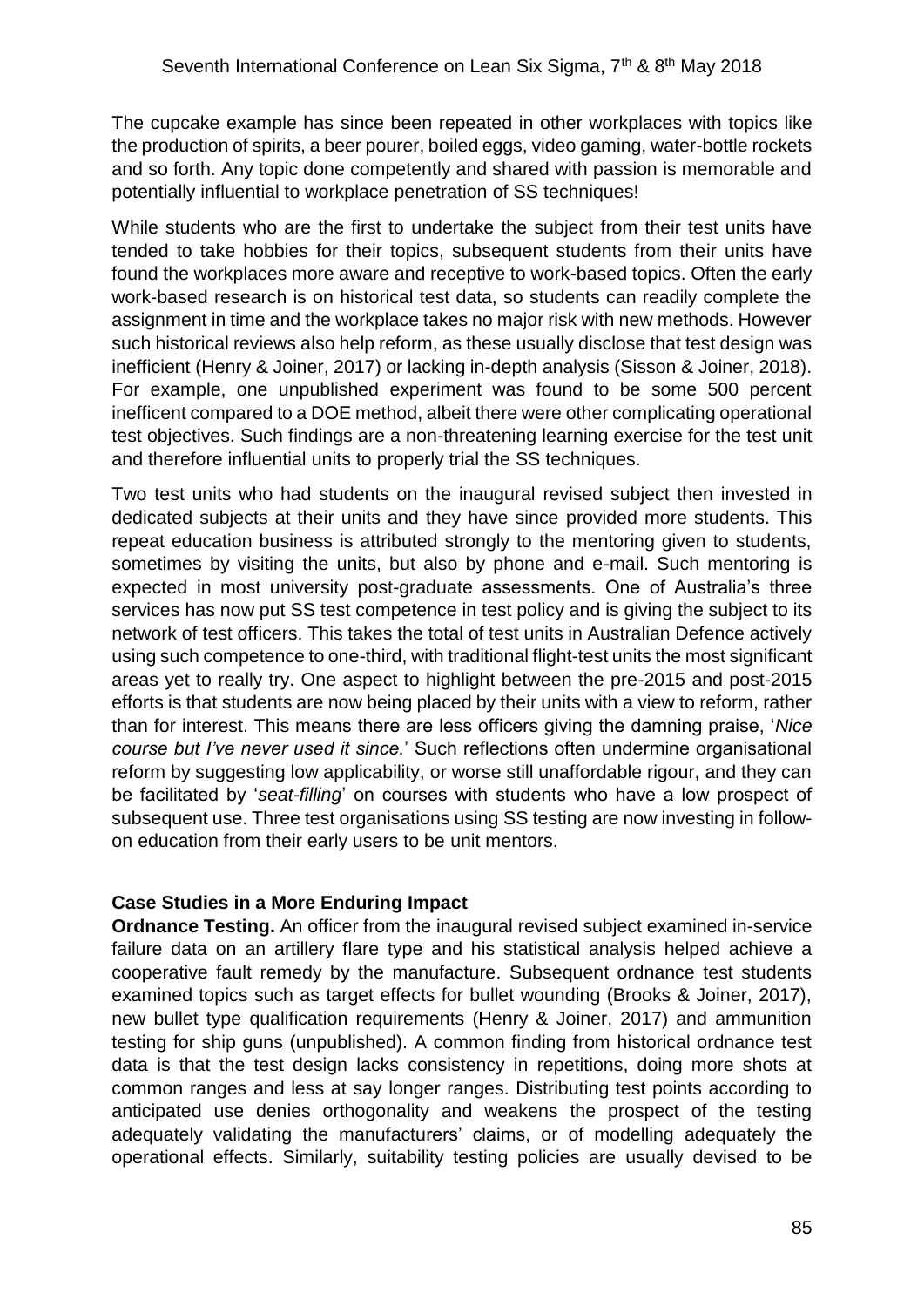representative of expected usage patterns, which is potentially wasteful when compared to a designed experiment against declared test metrics.

One case study from the ordnance unit involved using SS analysis to validate and calibrate the accuracy of a new acoustic-based projectile locating system (Sisson & Joiner, 2018). The assessed error in two dimensions is shown (Figure Two). This work has given confidence to use this safer and more efficient locating system for the many weapon natures that it can support.



Figure 2: Surface plot of absolute fall-of-shot error (mm) on vertical axis versus target location in X and Y coordinates (mm) at base (Sisson & Joiner, 2018)

**Electronic Warfare.** Two electronic warfare testing officers doing the revised subject screened a simulated threat system using HTT techniques for an efficient and exploratory test plan. While the testing focused quickly on an expected weakness of the threat system, two other areas of new interest were observed. Such operational discovery is an important part of this unit's support to fielded systems. This early success led several subsequent students to be permitted to use HTT techniques on other aircraft survivability testing (Grafton et al., 2018). The techniques were highly efficient, but in two instances the usual rigour of good modelling of significant factors appeared to be obscure. Mentoring was key to identifying that the binary output of '*decoy*' or '*no decoy*' was failing in linear regression to produce a valid model and that instead the untaught skill of logistic regression was needed. Such phenomenon in data analytics has been noted (Kiemele, 2017) and is covered in applied theory (Hosmer, Lemeshow & Sturdivant, 2013). Declassified surface plots of the linear and logistics regressions of this test data are shown for contrast (Figure Three).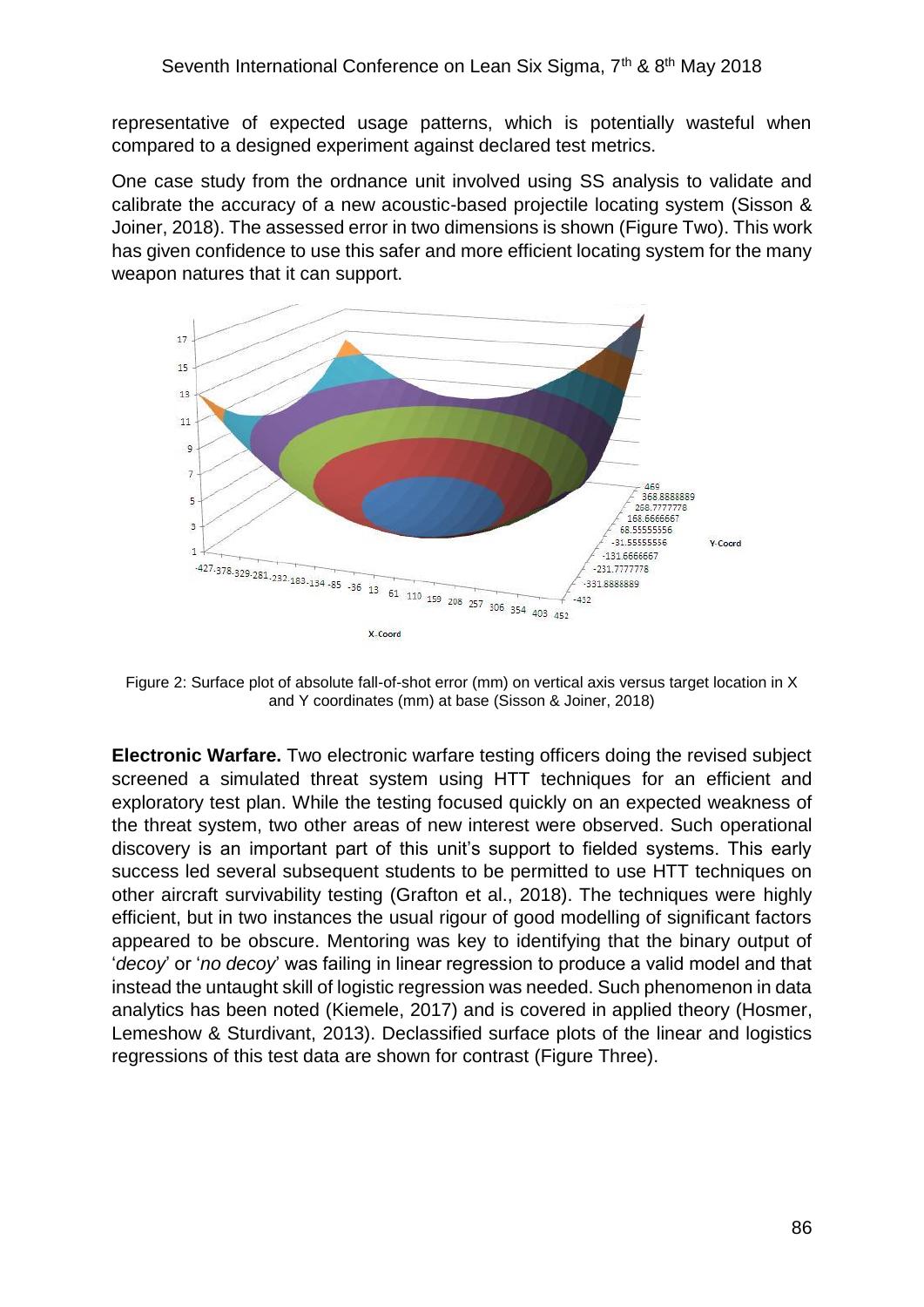

Figure 10: Comparison of the same aircraft survivability test data analysis from linear regression and logistics regression (Grafton et al., 2018)

The electronic warfare unit is educating some green-belt mentors who can assist the analysis of such binary problems encountered commonly in the construct of electronic warfare and cybersecurity testing.

**Ship.** The third test unit to invest heavily in SS techniques in 2017 operationally tests new ships. Understandably in the time available students have not used the techniques on whole-ship testing, however, they were able to analyse prior data (Wernas & Joiner, 2018). Early operational testing of new ships includes a focus on supportability, in particular if the ship's crew can perform planned maintenance from the delivered ship schedules and maintenance training. The test data analysed came from a large new ship, was qualitative and was based on 29 involved questions applied over a hundred times in different ship maintenance tests. The SS analysis proved very effective in screening which of the supportability assessment questions and their key interactions had the greaest effect on the overall assessment of ship suitability. Two questions in particular, with their associated interactions, accounted for half of the overall effect. Figure Four shows just one of the key interactions. This work is expected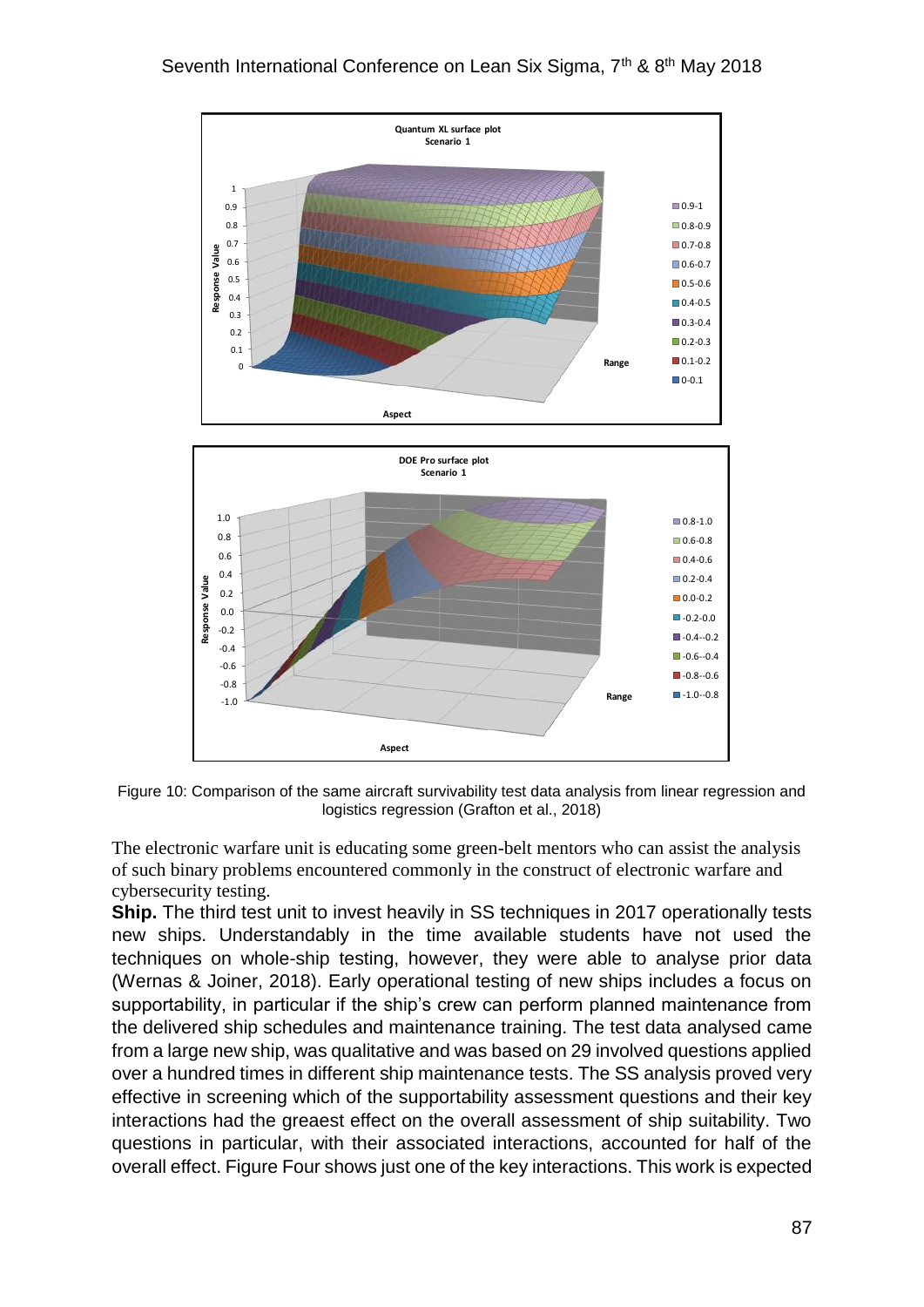to be influential in focusing the supportability assessments for the new Hobart class ships.



**Figure 4: Example interaction from Ship Supportability Test Analysis**

## **Future Directions**

1

The case studies have also guided several further subject improvements. First, the subject will use the more capable Quantum XLTM vice the introductory DOE PRO XLTM. 1 Defence students are usually very capable and their units struggle with a myriad of software applications, so it is hoped the change proves suitable for use from the introductory stage. The course will also highlight the critical role of SS techniques in screening software testing and cybersecurity (Christensen, 2015; Joiner & Rehman, 2017), especially the use of combinatorial rigour up to six-way combinations (Kuhn et al., 2016; Kuhn, Kacker & Lei, 2010) as exemplified by industry awards like Mackertich et al. (2017). The free-ware combinatorial package known as Automated Combinatorial Testing for Software (ACTS) is suitable for illustrating such test design as an extension to the two-way combinatorial package used now. 2 An example test coverage chart from ACTS at three-way rigour and the associated factor table are shown in Figure Five and Table One respectively. This example is used in a lecture into how to screen the common weakness enumerators (CWE) of an computer architecture for cyber-vulnerabilities.

| <b>Factors</b>             | Levels                                   |
|----------------------------|------------------------------------------|
| Application                | [Active, Not_Active]                     |
| Hardware                   | $[Type_1, Type_2]$                       |
| Obscuration                | [Low, Moderate, High]                    |
| Attack_Frequency           | [Rarely, Sometimes, Often]               |
| <b>Weakness Prevalence</b> | [Rarely, Sometimes, Often]               |
| CWE_Category               | [Type_1, Type_2, Type_3, Type_4, Type_5] |

Quantum  $XL^{TM}$  and DOE PRO  $XL^{TM}$  are copyright Air Academy Associates, LLC, and SigmaZone.com. 2

rdExpert (lite)<sup>™</sup>, copyright Phadke Associates, LLC.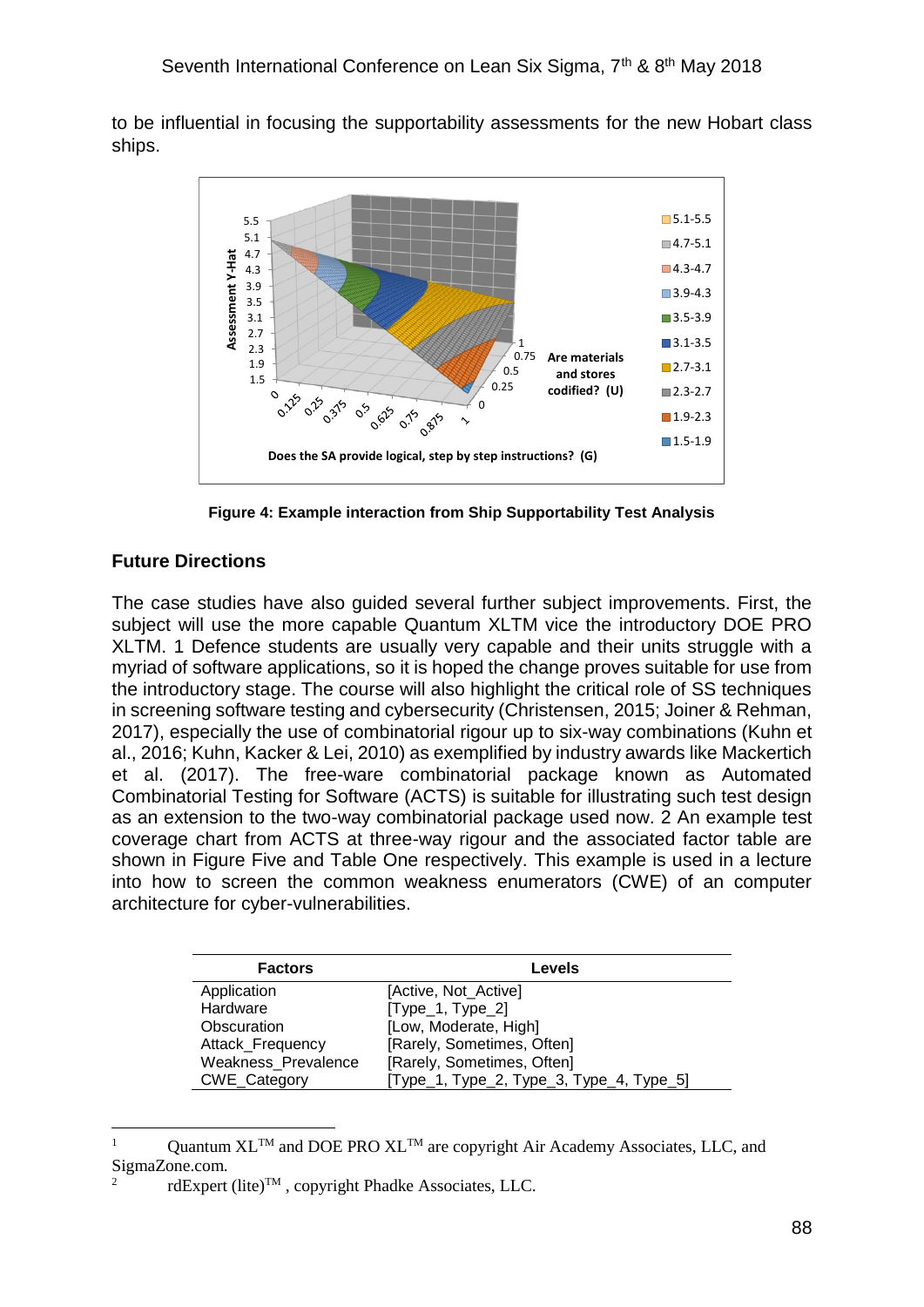#### **Table 1: Factor table in cybersecurity combinatorial test illustration**

The test coverage feature of ACTS is excellent for showing the value-ordering of combinatorial tests. However, the lesson on how important an improved orthogonality option can be to combinatorial tests is still necessarily taught in a licensed package with that feature.

![](_page_7_Figure_3.jpeg)

**Figure 5: Test coverage at a rigour of three-way combinatorial using free-ware ACTS package**

In order to help students with SS reform the subject will include a new textbook with coverage of SS cultural issues especially in service industries (Antony, 2014), which the author found were symptomatic of defence use. Finally, the subject will change the system students collaboratively explore in the intensive week from that of the catapult, featured in Joiner and Brewster (2017), to the more contemporary challenge of a linefollowing robot (Figure Six). This robot is more exemplary of challenges in defence testing concerning software-driven functionality and autonomy (i.e., Hanly & Joiner, 2018).

![](_page_7_Picture_6.jpeg)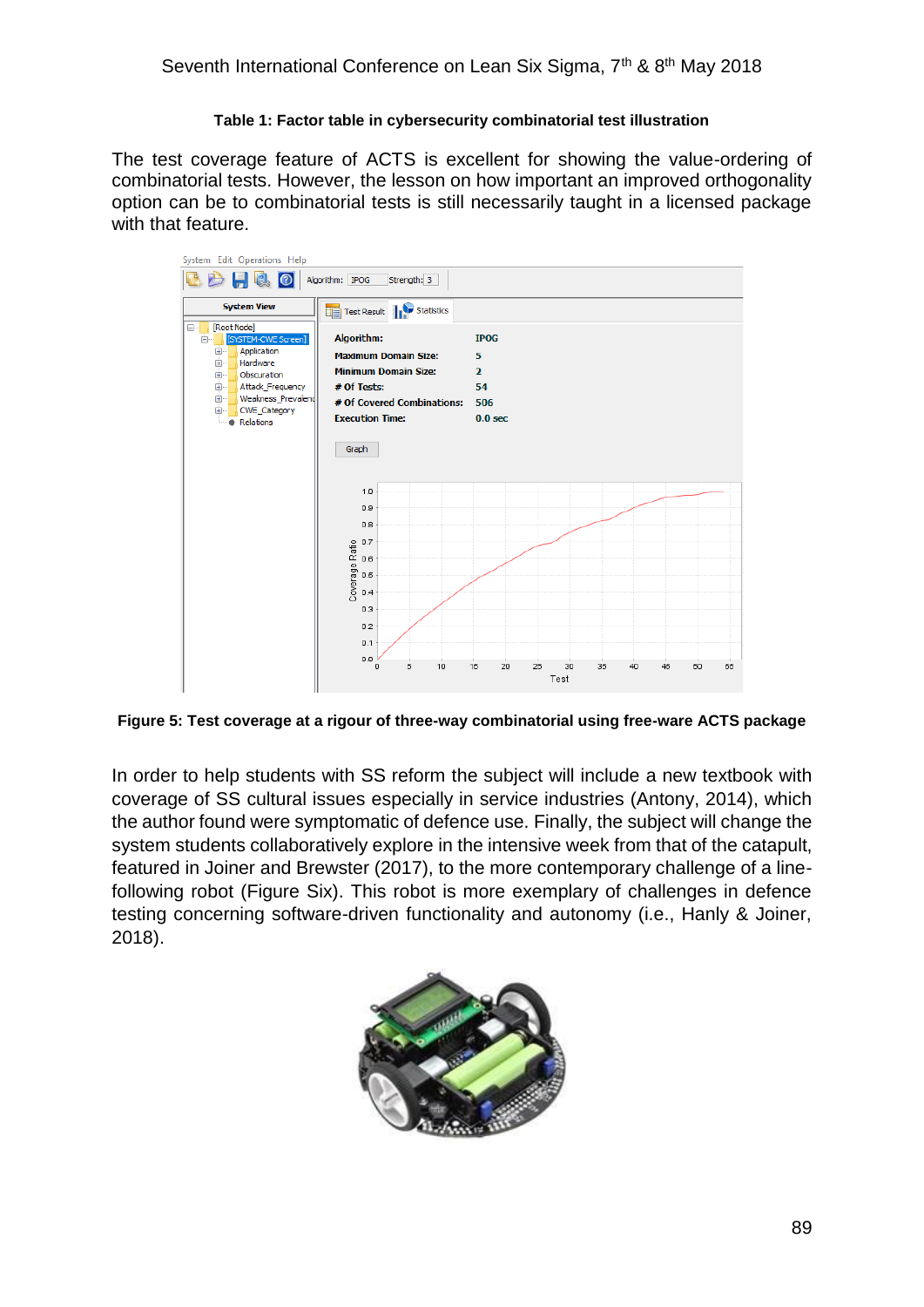#### **Figure 6: 3pi line-following vehicle and robot system being developed as test teaching system<sup>3</sup>**

In terms of penetrating SS testing in Defence, future work is on building more case studies, seeking a recommendation in tri-service test policy and meeting the dearth of qualified cybersecurity test professionals needed in Australia for that growing threat axis (Lewis, 2017; Henry, 2017; Joiner, 2017).

## **Conclusion**

In 2010, U.S. Defense introduced mandatory use of SS testing in its T&E, including a comprehensive education and support structure. Australian Defence quickly offered these courses to its T&E staff for three years without achieving usage. However, a new educational and reform approach in the last two years has seen the SS techniques used in several Defence test organisations with benefits in test rigour and efficiency.

This longitudinal review of SS reform in Australian Defence testing covers six years and outlines the lessons learned in penetrating SS use. Test policy, properly leveraged and powerful as it is in the U.S. Defense, is a powerful change agent that Australian Defence could not easily mimic. Instead, a bottom-up reform was necessary, where it was crucial that necessary test staff were targetted for attendance and that the education included hands-on competence in the classroom, mentored use and assessment back in the workplace, and case study presentation for management. These lessons are of benefit to any beaucratic organisation hoping to leverage SS testing.

Educators of SS need to consider the in-work mentoring and assessment pedagogy as critical wherever SS has no extant foothold. Ideally these educators should be employed with long-term partnering on implementation and culture, rather than simply student numbers. Future SS subject improvements were outlined, focused on tailoring the subject to meet the challenges of cybersecurity testing and autonomous systems, as well as to better prepare students for real-world initial test assignments by facilitating more mentors, better texts and enhanced software support.

### **References**

1

Ahner, D. K., 2016. 'Better buying power, developmental testing, and scientific test and analysis techniques,' *ITEA Journal*, 37, pp. 286-290.

Antony, J., 2014*. Design of Experiments for Engineers and Scientists*, London: Elsevier Ltd.

Brooks, M. & Joiner, K. F., 2017. Small Arms Terminal Effects: Implementation of a DOE methodology in order to design small arms terminal effects tests, *PARARI 2017* 

<sup>3</sup> 3pi system sold by Pololu & featured at

<https://www.robotgear.com.au/Product.aspx/Details/326-Pololu-3pi-Robot-Kit>and <https://youtu.be/RVBYWHOarRE> .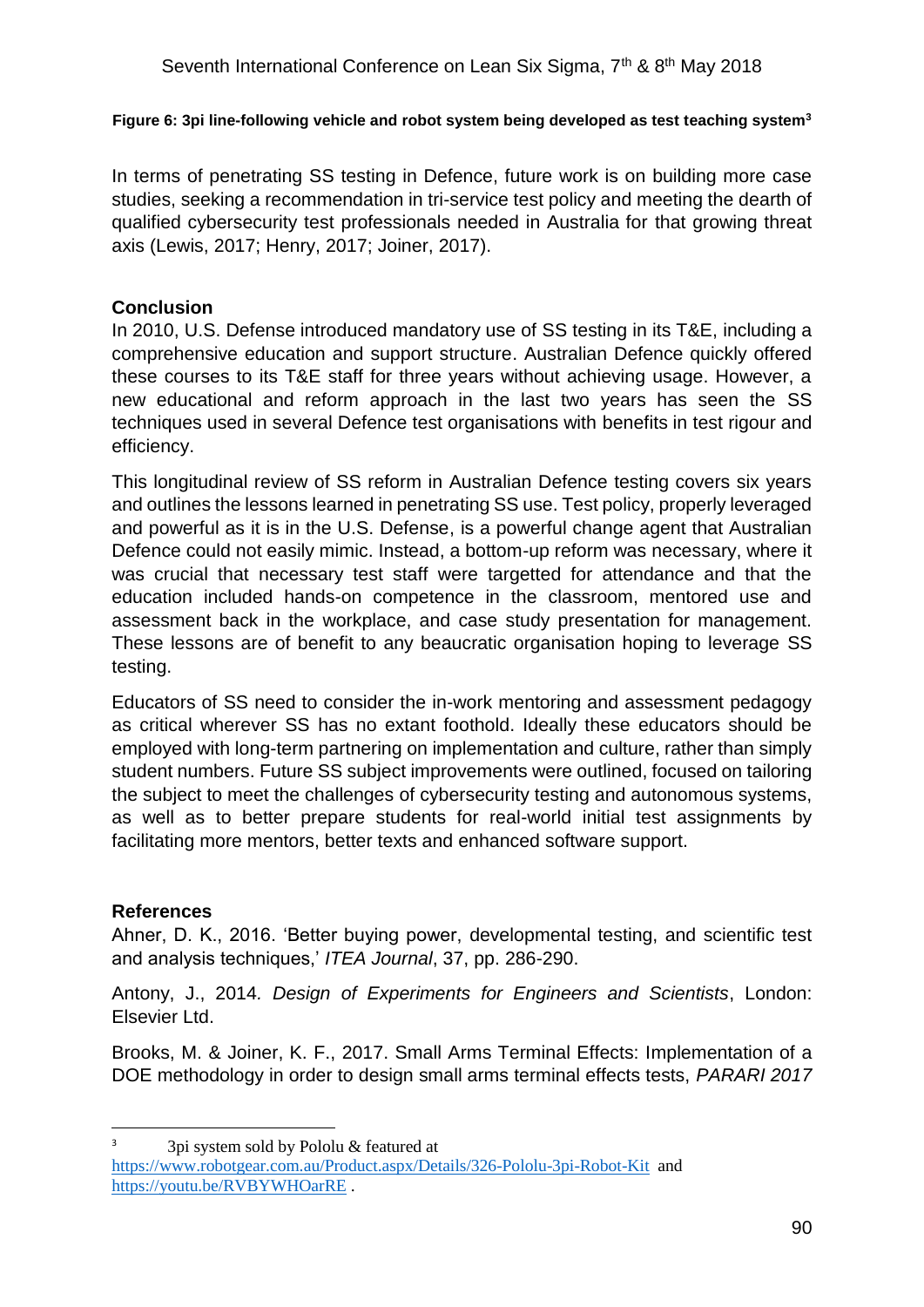*- Australian Explosive Ordnance Safety Symposium*, UNSW Canberra, 21 - 23 November.

Christensen, P., 2015. *Introduction to Cyberspace T&E*, tutorial at 32nd Annual International Test and Evaluation Symposium, 18-21 August, Director, National Cyber Range.

Chu, D. S. C., 2016. Statistics in Defense: A guardian at the gate, *ITEA Journal*, 37, pp. 284-285.

Defense Acquisition University (DAU), 2015. *DAU T&E Workforce Development Process*. DAU presentation by Professor Frank Kenlon, Mr Ed Verchot & Dr Paul Alfieri to Group Captain (Dr) K. Joiner of Australian Defence T&E Office and University of NSW, 17 August 2015.

Grafton, R.; Brown, G.; Novakovic, Z. & Joiner, K.F., 2018 (submitted). Developments in test design and analysis techniques for aircraft survivability assessments, *Systems Engineering, Test and Evaluation Conference*, Sydney, Australia, 30 April - 02 May 2018

Hanly, G. & Joiner, K. F., 2018 (submitted). Test and Evaluation of Factors affecting Facial Recognition Performance of Systems, *Systems Engineering, Test and Evaluation Conference*, Sydney, Australia, 30 April - 02 May 2018.

Henry, A. P., 2017. *Mastering the Cyber Security Skills Crisis: Realigning Educational Outcomes to Industry Requirements*, discussion paper at University of New South Wales, [http://dx.doi.orghttps://www.unsw.adfa.edu.au/australian-centre-for-cyber](http://dx.doi.orghttps/www.unsw.adfa.edu.au/australian-centre-for-cyber-security/sites/accs/files/uploads/ACCS-Discussion-Paper-4-Web.pdf)[security/sites/accs/files/uploads/ACCS-Discussion-Paper-4-Web.pdf](http://dx.doi.orghttps/www.unsw.adfa.edu.au/australian-centre-for-cyber-security/sites/accs/files/uploads/ACCS-Discussion-Paper-4-Web.pdf) .

Henry, R. & Joiner, K. F., 2017, Improving Small Arms Ammunition Qualification with Statistical Test Techniques from U.S. Defense, *PARARI 2017 - Australian Explosive Ordnance Safety Symposium*, UNSW Canberra, 21 - 23 November.

Hosmer, D. W.; Lemeshow, S.; & Sturdivant, R. X., 2013. *Applied Logistic Regression*, John Wiley & Sons, Incorporated, 2013. ProQuest Ebook Central.

Johnson, R. T., Hutto, G. T., Simpson, J. R., & Montgomery, D. C., 2012. Designed experiments for the Defense community. *Quality Engineering*, 60-79.

Joiner, K. F., 2017. How Australia can catch up to U.S. cyber resilience by understanding that cyber survivability test and evaluation drives defense investment, *Information Security Journal*, vol. 26, pp. 74 - 84, <http://dx.doi.org/10.1080/19393555.2017.1293198> .

Joiner, K. F. & Brewster, A. L., 2017. Cooking perfect cupcakes: Freeing curricula context gives student-centred pedagogy for course on experimental design, *Creative Education*, vol. 8, pp. 1833 - 1859, <http://dx.doi.org/10.4236/ce.2017.812126>.

Joiner, K. F. & Rehman, O., 2017. Test Strategy to detect Industrial Control Systems' common Cyber Weaknesses and Vulnerabilities, *Proceedings 27th Annual INCOSE International Symposium* (IS 2017), Adelaide, Australia, July 15-20.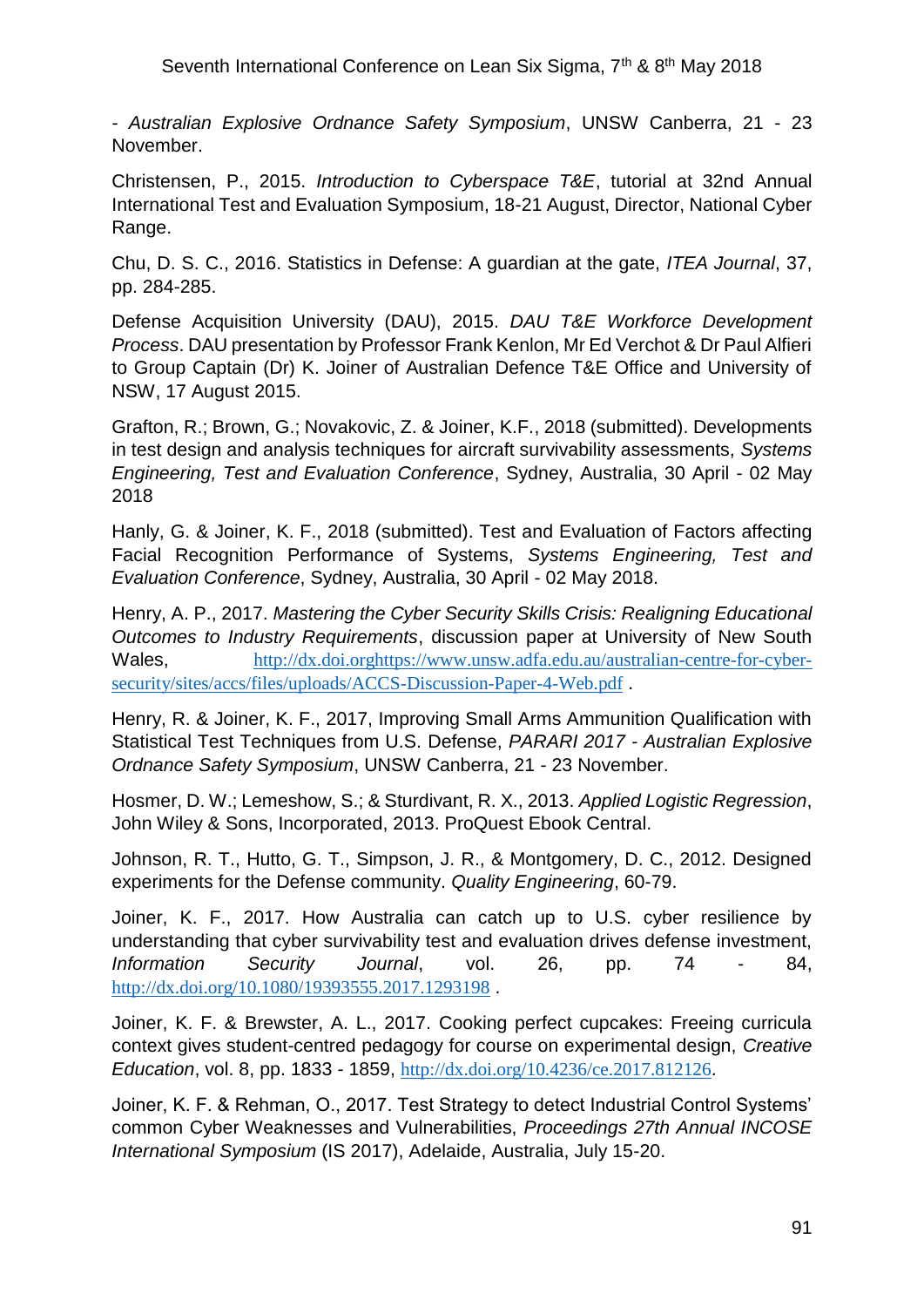Joiner, K. F. & Tutty, M. G., 2018. A tale of two Allied Defence Departments: New assurance initiatives for managing increasing system complexity, interconnectedness, and vulnerability, *Australian Journal of Multidisciplinary Engineering*, <http://dx.doi.org/10.1080/14488388.2018.1426407>.

Joiner, K. F.; Kiemele, M.; & McAuliffe, M., 2016. Australia's First Official Use of Design of Experiments in T&E: User Trials to Select Rifle Enhancements, *ITEA Journal*; 37, pp. 141-152.

Joiner, K. F.; Zahra, J. & Rehman, O., 2018 (submitted). Conceptual Sizing of Next Supersonic Passenger Aircraft, *2018 Asia Conference on Mechanical Engineering and Aerospace Engineering*, Wuhan, China, 23 - 25 June.

Kass, R. A. 2015. Twenty-one parameters for rigorous, robust and realistic operational testing, *ITEA Journal*, 36, pp. 121-138.

Kiemele, M., 2017. Data Science and its Relationship to Test & Evaluation, *ITEA Annual Symposium,* Technical Track Reston, VA October 3.

Kuhn, D. R.; Kacker, R. N.; & Lei, Y., 2010. Practical Combinatorial Testing, *National Institute of Standards and Technology (NIST) Special Publication (SP)* 800-142, October, 82 pp., available at <http://dx.doi.org/10.6028/NIST.SP.800-142> .

Kuhn, D. R.; Kacker, R. N.; Feldman, L.; & White, G., 2016. Combinatorial Testing for Cybersecurity and Reliability, *Information Technology Bulletin for May 2016*, Computer Security Division, Information Technology Laboratory, National Institute of Standards and Technology, U.S. Department of Commerce, available at <https://www.nist.gov/publications/combinatorial-testing-cybersecurity-and-reliability> .

Lednicky, E. J., & Silvestrini, R. T. (2013). Quantifying Gains Using the Capability-Based Test and Evaluation Method. *Quality Reliability Engineering International*, pp. 139-156.

Lewis, D., 2017. Cybersecurity skills shortage putting public, private sectors at risk, experts say, Australian Broadcasting Corporation news article, 13 June, available at [http://www.abc.net.au/news/2017-06-09/cybersecurity-skills-shortage-putting-australia-at](http://www.abc.net.au/news/2017-06-09/cybersecurity-skills-shortage-putting-australia-at-risk-expert/8601426)[risk-expert/8601426](http://www.abc.net.au/news/2017-06-09/cybersecurity-skills-shortage-putting-australia-at-risk-expert/8601426) .

Mackertich, N.; Kraus, P.; Mittlestaedt, K.; Foley, B.; Bardsley, D.; Grimes, K.; & Nolan, M., 2017. *IEEE/SEI Software Process Achievement Award 2016 Technical Report*, Raytheon Integrated Defense Systems, Design for Six Sigma Team, March.

Murphy, T., L. D. Leiby, K. Glaeser, and L. Freeman. 2015. How Scientific Test and Analysis Techniques Can Assist the Chief Developmental Tester, *ITEA Journal*, 36: pp. 96–101.

National Institute of Standards and Technology (NIST), 2018. *Process Improvement Handbook* <http://www.itl.nist.gov/div898/handbook/pri/pri.htm>, accessed January.

Pulakanam, V., 2012. Costs and savings of Six Sigma Programs: An empirical study, *The Quality Management Journal*, 19(4), pp. 39-54.